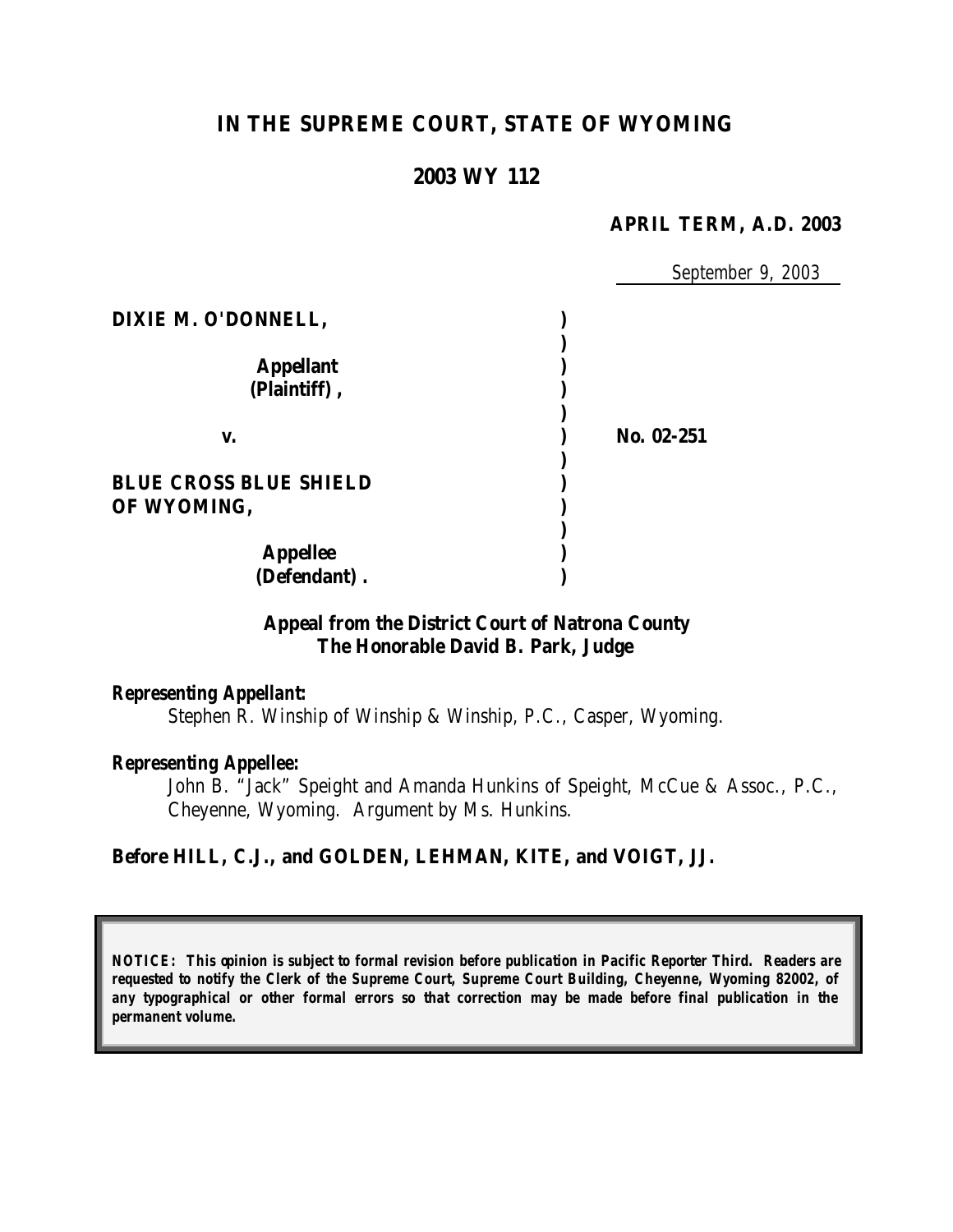#### **HILL, Chief Justice.**

[¶1] Dixie O'Donnell (O'Donnell) appeals a district court decision holding that a waiver she signed excluding a cervical spine condition from coverage under a health insurance policy issued by Blue Cross Blue Shield of Wyoming (Blue Cross) was valid and enforceable. O'Donnell challenges the validity of the waiver in light of endorsements adopted to conform her policy to provisions of the Health Insurance Portability and Accountability Act of 1996 (HIPAA), 42 U.S.C.A. §§ 300gg through 300gg-91 (2003)*.* O'Donnell also contends that Blue Cross should be estopped from denying coverage because it breached an affirmative duty to inform her of alternative coverage available through the Wyoming Health Insurance Risk Pool, Wyo. Stat. Ann. §§ 26-43-101 through 26-43-113 (LexisNexis 2003).

[¶2] We affirm.

### **ISSUES**

- [¶3] O'Donnell raises the following issues in her brief:
	- 1. Whether the definition and treatment of "preexisting condition exclusion," as provided in the Health Insurance Portability and Accountability Act of 1996 ("HIPAA") (42 U.S.C. § 300gg(b)(1)) includes waivers or other permanent exclusions of health conditions?
	- 2. Whether the inclusion of HIPAA's definition and treatment of "preexisting condition exclusion" through Appellee's endorsement to Appellant's health insurance policy should be construed so as to supercede her earlier waiver as to coverage of any back condition she suffers?
	- 3. Whether the HIPAA endorsement to Appellant's health insurance policy created an ambiguity as to the coverage of Appellant's back surgery bills?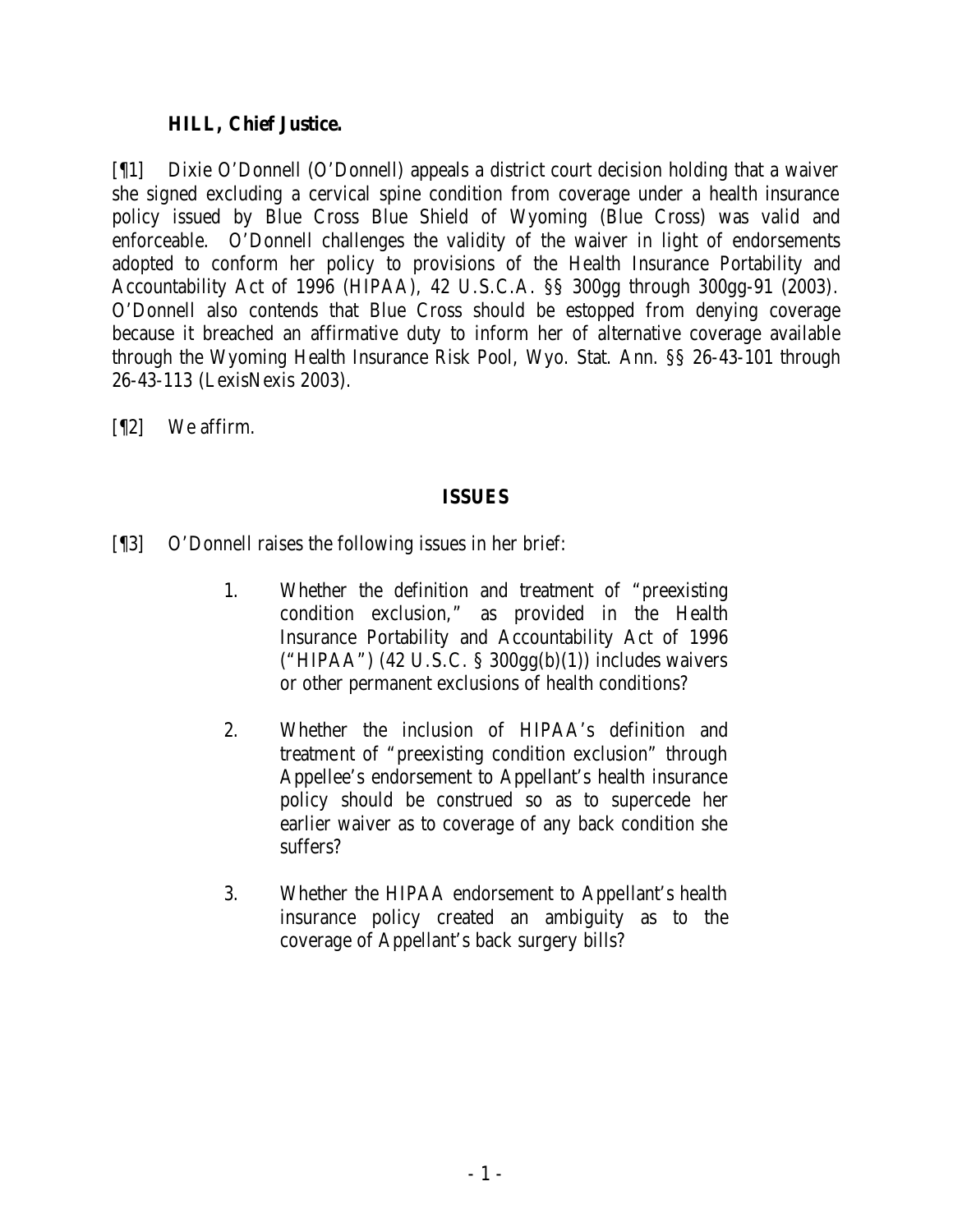4. When Appellee is the exclusive administrator of the Wyoming Health Insurance Pool ("WHIP") and charged thereby with the duty of publicizing this expanded health insurance coverage to Wyoming residents, did Appellee, as Appellant's health insurer and the WHIP administrator, have a duty to Appellant to inform her that health insurance coverage was available through WHIP for the health condition that Appellee excluded from the existing health insurance coverage it provided to Appellant?

Blue Cross sets out the following statement of the issues:

Was summary judgment properly granted in favor of Blue Cross Blue Shield of Wyoming by the district court upon Appellant's claims of a violation of the Health Insurance Portability and Accountability Act of 1996 (HIPAA) [42 U.S.C. § 300gg, *et seq*.], namely the provision applying to coverage of preexisting conditions, as well as Appellant's claims of promissory/equitable estoppel, reasonable expectations doctrine, fraud and bad faith[?] In turn, was Appellant's Motion for Partial Summary Judgment properly denied[?]

### **FACTS**

[¶4] In February 1994, O'Donnell obtained an individual health insurance policy from Blue Cross. O'Donnell had been treated for a cervical spine injury in 1991. As a condition of providing insurance to O'Donnell, Blue Cross required her to waive coverage for any treatment related to her cervical spine. The waiver form provided:

> I understand and agree that **Dixie** is not to be covered under my application for Blue Cross and Blue Shield service now or in the future for the treatment of **Cervical Spine and/or secondary complications** or any condition related thereto.

(Emphasis in original.) O'Donnell signed and returned the waiver to Blue Cross.

[¶5] The cover letter to O'Donnell's policy stated: "There is a twelve (12) month waiting period for any condition considered to be preexisting which is explained in the section entitled, 'What We Will Not Pay For – General Limitations and Exclusions.'" That section provided: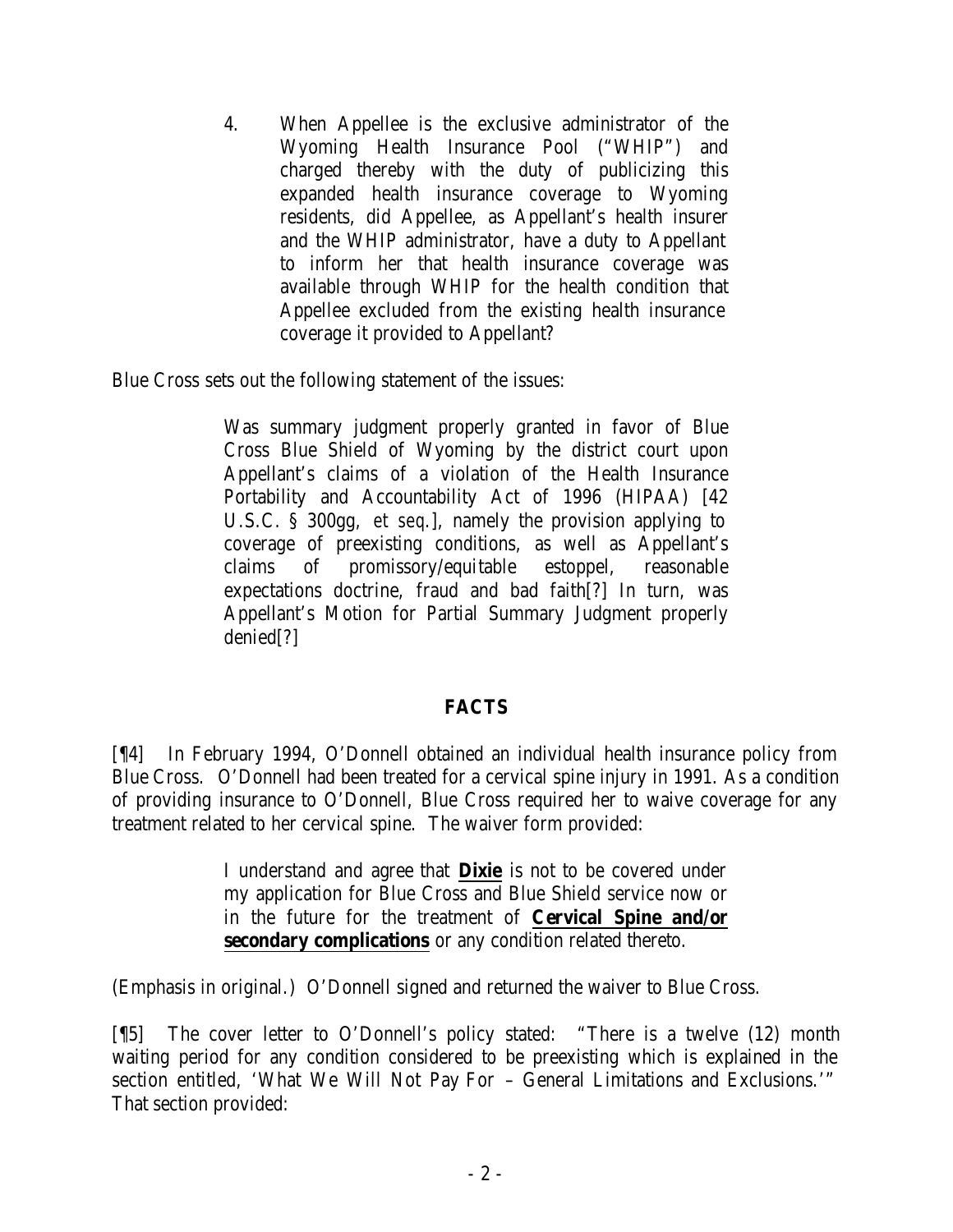[W]e will not pay for any of the following services, supplies, situations, hospitalizations or related expenses:

\* \* \*

PRE-EXISTING CONDITIONS: Any disease or physical condition manifesting itself in such a manner as would cause an ordinarily prudent person to seek medical advice, diagnosis, care or treatment, or for which medical advice, diagnosis, care or treatment was recommended or received during the six (6) months immediately preceding the effective date of coverage, or relating to a pregnancy which existed on the effective date of coverage, will NOT be covered as a benefit under this Agreement for a period of twelve (12) months following the subscriber's effective date of coverage.

The policy definition of "preexisting conditions" paralleled the statement set out in the limitations section.

[¶6] In June 1995, Blue Cross issued an endorsement to O'Donnell's policy intended to clarify existing contract language. Included in the endorsement was the addition of a definition for "waiver of coverage:"

> A waiver of coverage is a written amendment to the application which permanently eliminates coverage for the particular disease or medical condition set forth in the written waiver signed by the subscriber.

O'Donnell has denied receiving this endorsement.

[¶7] Blue Cross amended O'Donnell's policy in June 1997 through another endorsement. The purpose of the endorsement was to ensure that the policy complied with the provisions of HIPAA. The amendment included a modification to the exclusion of preexisting conditions:

> Pre-existing Conditions: Any condition, (whether physical or mental), regardless of the cause of the condition, for which medical advice, diagnosis, care or treatment was recommended or received within the six (6) month period immediately preceding the effective date of coverage, will not be covered as a benefit under this Agreement for a period of twelve (12) months following the subscriber's effective date of coverage. A pregnancy existing on the effective date of coverage is considered a pre-existing condition.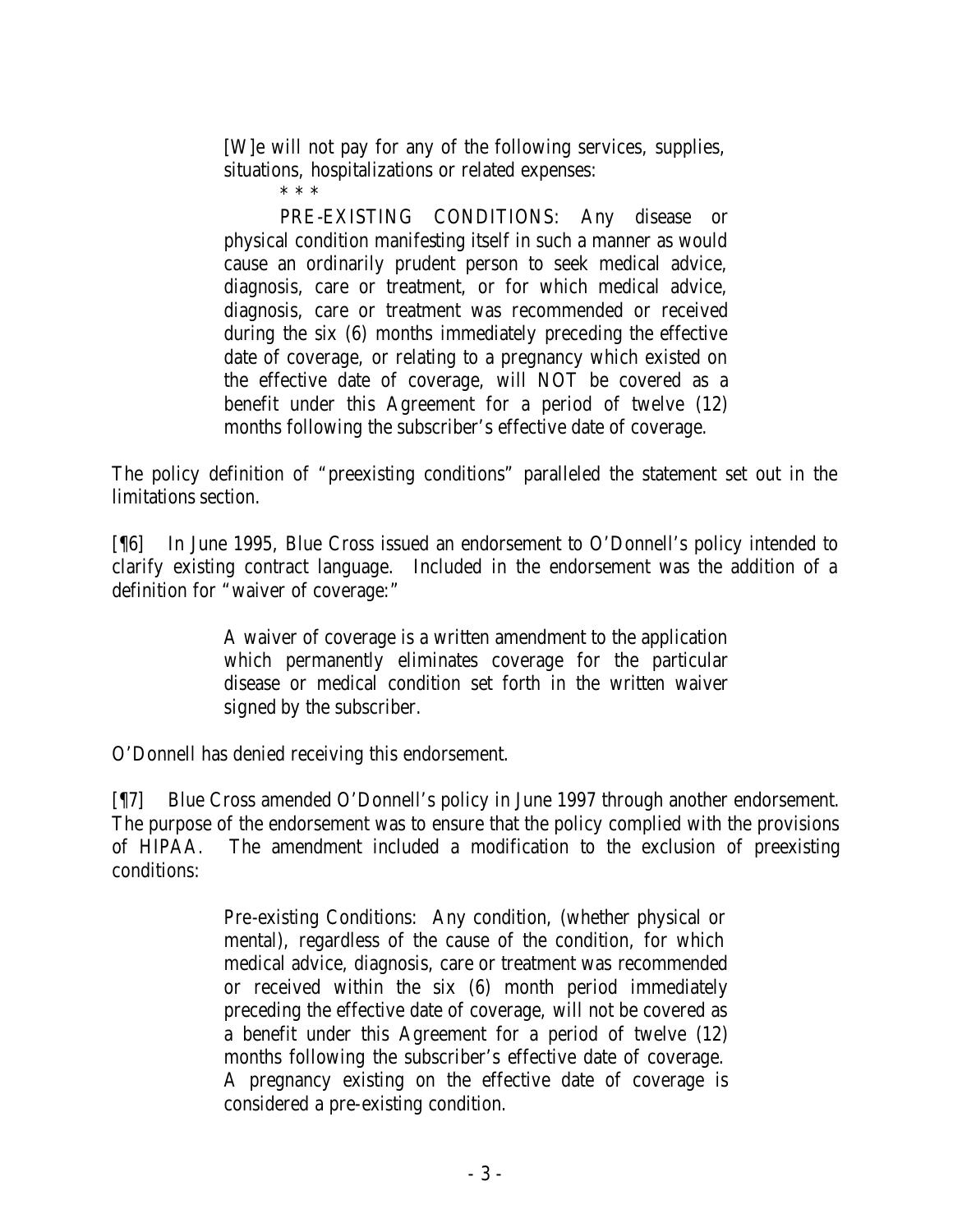In determining whether this pre-existing condition exclusion period applies to an eligible subscriber, Blue Cross Blue Shield of Wyoming will credit the time an eligible subscriber was previously covered by creditable coverage, provided there was not a significant break (90) days) in coverage from the previous credible coverage. Waiting periods applicable under this individual health plan shall not be considered in determining if a significant break in coverage has occurred.

The definition of "preexisting conditions" was also modified to reflect the amendment to the policy. The endorsements incorporated the provisions of HIPAA relating to preexisting condition exclusions located in the Group Market Reforms section of that Act. *See* 42 U.S.C. §§ 300gg(a);  $300gg(b)(1)(A)$  and  $300gg(c)(1)$  & (2).

[¶8] In 1999, O'Donnell underwent a cervical disc fusion. O'Donnell submitted bills for her surgery to Blue Cross, which denied payment because the charges were "incurred for a condition that has been excluded from your coverage." O'Donnell subsequently filed suit against Blue Cross. O'Donnell raised three issues: whether the waiver was still valid after the 1997 amendment to her policy; whether Blue Cross had an affirmative duty to inform her of the availability of alternative insurance coverage for excluded medical conditions through the Wyoming Health Risk Insurance Pool (WHIP); and, whether any statements or actions by Blue Cross provided a basis for applying promissory or equitable estoppel to preclude Blue Cross from denying coverage for her 1999 surgery.<sup>1</sup> The parties filed crossmotions for summary judgment. After a hearing, the district court granted Blue Cross' motion. The district court held that the waiver was valid under Wyoming law and not affected by the 1997 amendment to her policy. The court concluded that HIPAA was not applicable to O'Donnell's policy under the circumstances and did not affect the validity of the waiver. The court also found that Blue Cross did not owe a duty to inform O'Donnell of the alternative insurance available from WHIP. O'Donnell has appealed the district court's ruling.

### **STANDARD OF REVIEW**

[¶9] Our standard for reviewing summary judgments is well established:

<sup>&</sup>lt;sup>1</sup> The district court ruled that O'Donnell had not established a sufficient factual basis to support her claims of promissory or equitable estoppel. O'Donnell did not address the district court's ruling on this claim in her appellate brief. Generally, an issue not raised or supported with cogent argument in an appellant's brief is considered waived. *Doctors' Company v. Insurance Corporation of America*, 864 P.2d 1018, 1028 (Wyo. 1993). Although Blue Cross addressed this issue in its brief, we consider the claim waived and will not address it.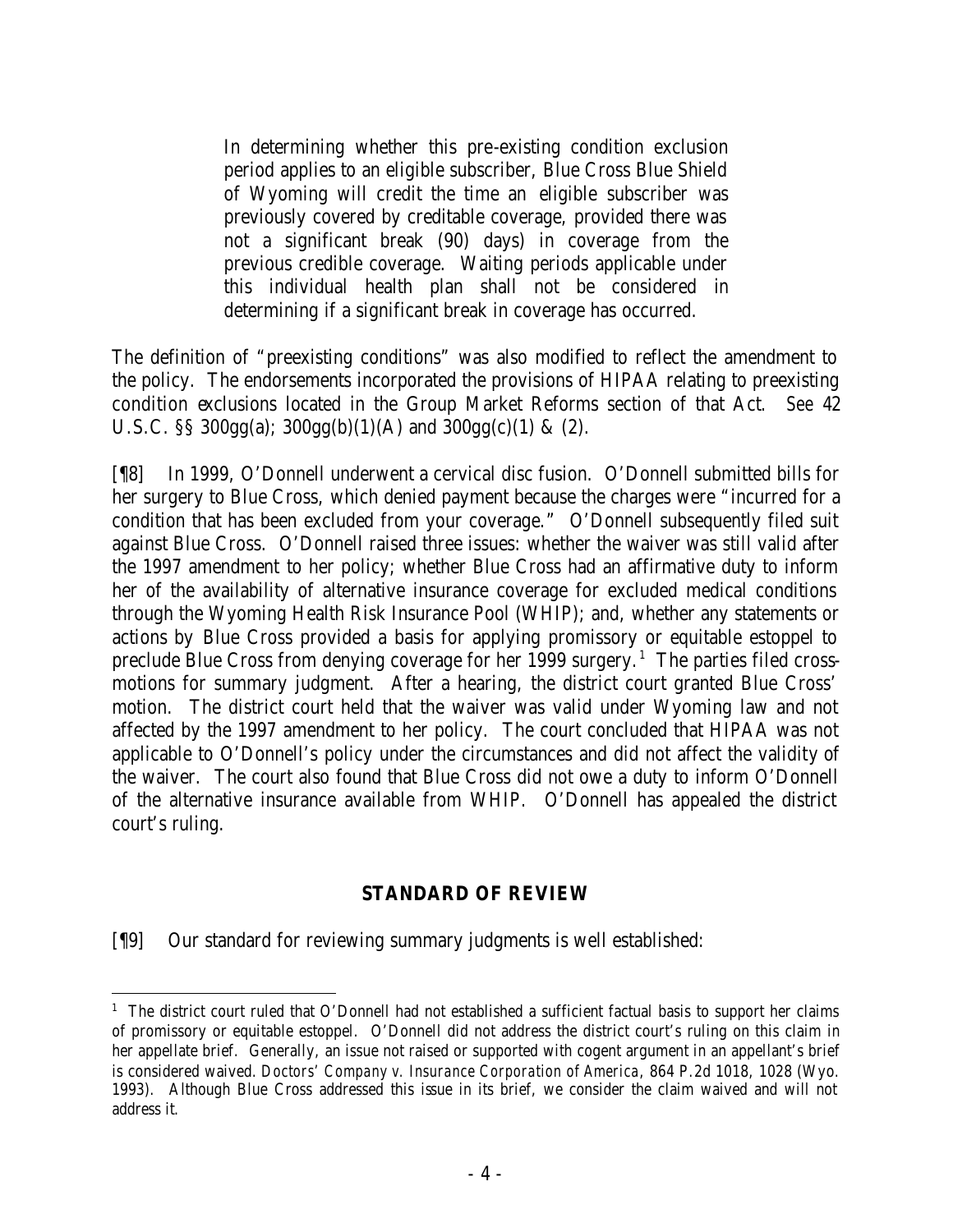Summary judgment is appropriate when no genuine issue as to any material fact exists and the prevailing party is entitled to have a judgment as a matter of law. A genuine issue of material fact exists when a disputed fact, if it were proven, would have the effect of establishing or refuting an essential element of the cause of action or defense which the parties have asserted. We examine the record from the vantage point most favorable to the party who opposed the motion, and we give that party the benefit of all the favorable inferences which may fairly be drawn from the record. We evaluate the propriety of a summary judgment by employing the same standards and by using the same materials as were employed and used by the lower court. We do not accord any deference to the district court's decision on issues of law.

*Mathewson v. City of Cheyenne*, 2003 WY 10, ¶4, 61 P.3d 1229, ¶4 (Wyo. 2003) (quoting *Anderson v. Two Dot Ranch, Inc.*, 2002 WY 105, ¶10, 49 P.3d 1011, ¶10 (Wyo. 2002)). This is an appeal from a disposition of cross-motions for summary judgment. When a district court grants one party's motion and denies the other party's motion and the court's decision completely resolves the case, both the grant and the denial of the motions for summary judgment are subject to appeal. *McLean v. Hyland Enterprises, Inc.*, 2001 WY 111, ¶17, 34 P.3d 1262, ¶17 (Wyo. 2001). Our review encompasses the entire case, including the grant and the denial of the cross-motions for summary judgment.

[¶10] Resolution of the issues before us in this case also requires the application of our rules for interpreting insurance contracts, which we recently set out in detail:

> An insurance policy constitutes a contract between the insurer and the insured. *Evans v. Farmers Insurance Exchange*, 2001 WY 110, ¶8, 34 P.3d 284, ¶8 (Wyo. 2001); *Helm v. Board of County Commissioners, Teton County, Wyoming*, 989 P.2d 1273, 1275 (Wyo. 1999). As with other types of contracts, our basic purpose in construing or interpreting an insurance contract is to determine the parties' true intent. *Polo Ranch Company v. City of Cheyenne*, 969 P.2d 132, 136 (Wyo. 1998). We must determine intent, if possible, from the language used in the policy, viewing it in light of what the parties must reasonably have intended. *Sinclair Oil Corporation v. Republic Insurance Company*, 929 P.2d 535, 540 (Wyo. 1996). The nature of our inquiry depends upon how clearly the parties have memorialized their intent. *Evans*, 2001 WY 110, ¶ 8, 34 P.3d 284. Where the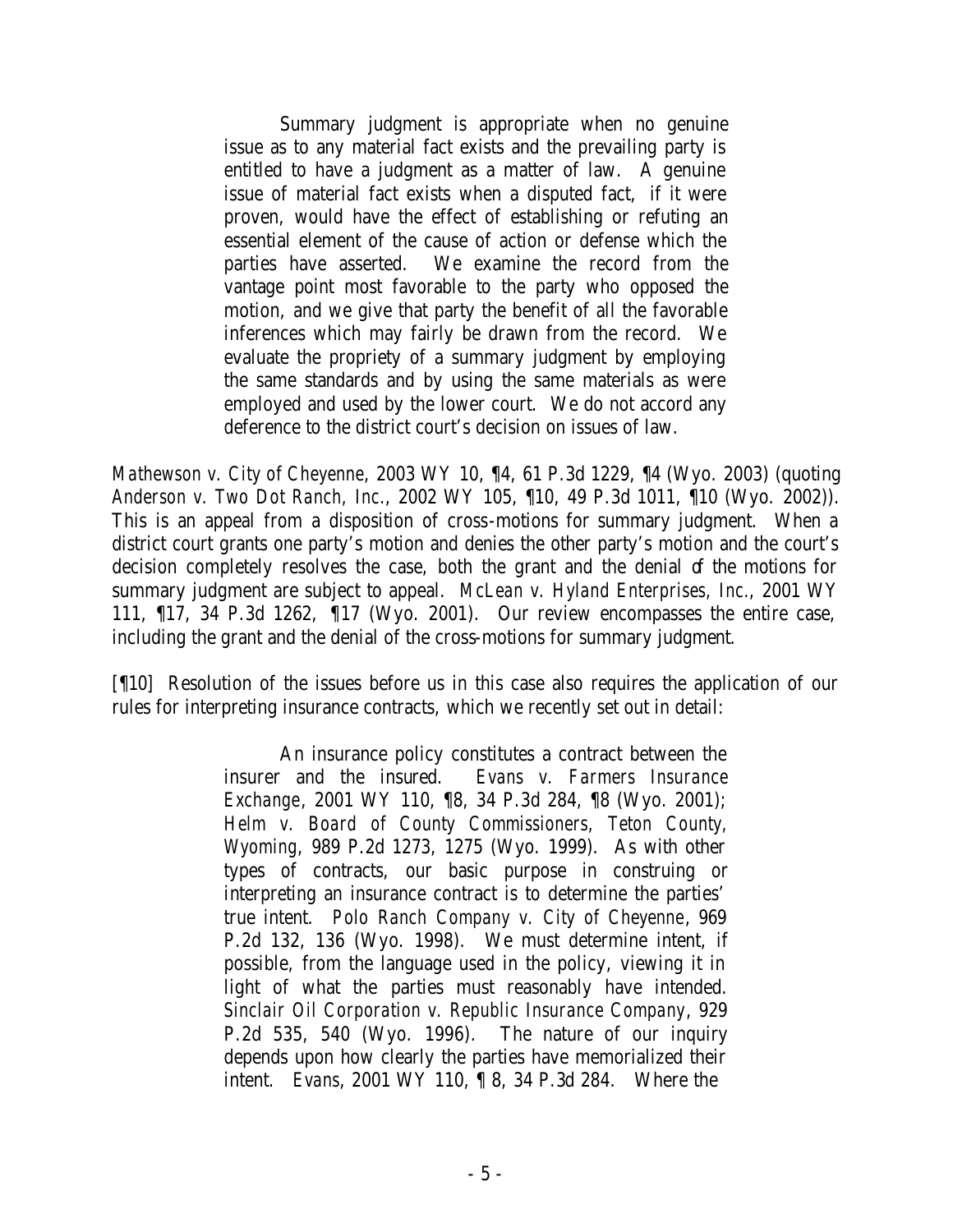contract is clear and unambiguous, our inquiry is limited to the four corners of the document. *Id.*; *Sierra Trading Post, Inc. v. Hinson*, 996 P.2d 1144, 1148 (Wyo. 2000).

We interpret an unambiguous contract in accordance with the ordinary and usual meaning of its terms. *St. Paul Fire and Marine Insurance Co. v. Albany County School District No. 1*, 763 P.2d 1255, 1258 (Wyo. 1988). The parties to an insurance contract are free to incorporate within the policy whatever lawful terms they desire, and the courts are not at liberty, under the guise of judicial construction, to rewrite the policy. *Hulse v. First American Title Company of Crook County*, 2001 WY 95, ¶37, 33 P.3d 122, ¶37 (Wyo. 2001); *St. Paul Fire and Marine Insurance Co.*, 763 P.2d at 1258. It is only when a contract is ambiguous that we construe the document by resorting to rules of construction. *Evans*, 2001 WY 110, ¶9, 34 P.3d 284; *Sinclair Oil Corporation*, 929 P.2d at 539; *Martin v. Farmers Insurance Exchange*, 894 P.2d 618, 620 (Wyo. 1995). Whether a contract is ambiguous is a question for the court to decide as a matter of law. *Evans*, 2001 WY 110, ¶9, 34 P.3d 284; *Martin*, 894 P.2d at 620.

A contract is ambiguous if indefiniteness of expression or double meaning obscure the parties' intent. *Evans*, 2001 WY 110, ¶9, 34 P.3d 284; *Hansen v. Little Bear Inn Company*, 9 P.3d 960, 964 (Wyo. 2000). Ambiguity cannot be created by the subsequent disagreement between the parties regarding the meaning of a contract. *Farmers Insurance Exchange v. Dahlheimer*, 3 P.3d 820, 826 (Wyo. 2000); *Frost Construction Company v. Lobo, Inc.*, 951 P.2d 390, 394 (Wyo. 1998). If the meaning of a provision in a contract is not readily apparent, the court may resort to competent evidence of extraneous circumstances to determine the parties' intent. *Wilder v. Cody Country Chamber of Commerce*, 868 P.2d 211, 216 (Wyo. 1994). Reviewing courts are free to make a determination as to the existence of ambiguity whether or not the parties agree one way or the other and whether or not the trial court has reached a conclusion one way or the other. *Examination Management Services, Inc. v. Kirschbaum*, 927 P.2d 686, 689 (Wyo. 1996); *Amoco Production Company v. Stauffer Chemical Company of Wyoming*, 612 P.2d 463, 465 (Wyo. 1980).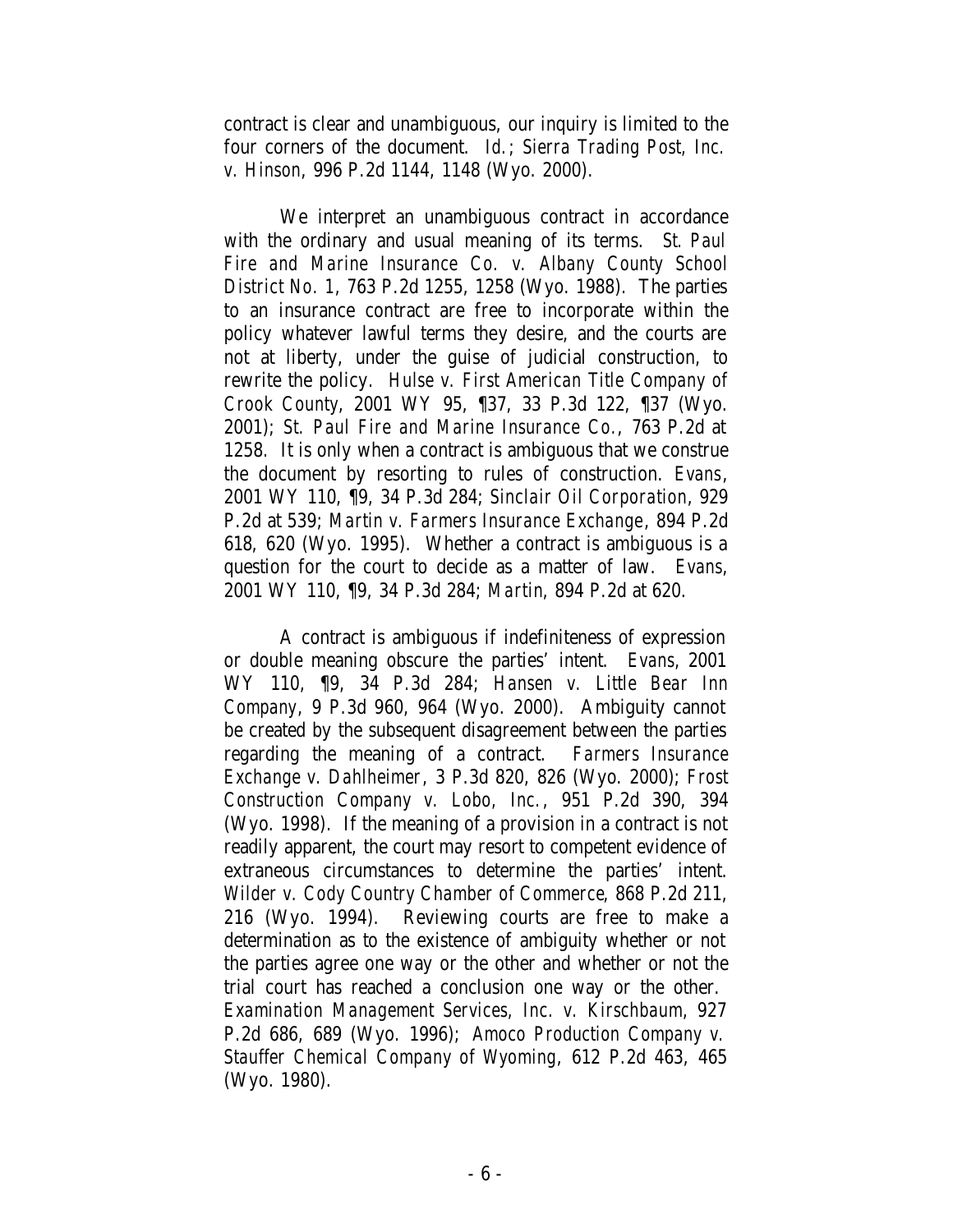*Principal Life Insurance Company v. Summit Well Service, Inc.*, 2002 WY 172, ¶¶17-19, 57 P.3d 1257, ¶¶17-19 (Wyo. 2002).

#### **DISCUSSION**

[¶11] O'Donnell contends that the 1997 endorsement incorporated the Group Market requirements of HIPAA into her policy. O'Donnell argues that since that section of HIPAA does not permit exclusions that permanently deny coverage of a preexisting health condition, the waiver excluding coverage of her cervical spine condition was no longer effective. She further contends that the continuing validity of the waiver would offend the public policy considerations underlying HIPAA by allowing health insurance companies to eviscerate Congressional intent to restrict denial of coverage for preexisting health conditions. O'Donnell also argues that the endorsement's adoption of HIPAA's Group Market rules, insofar as they relate to coverage of previously excluded health conditions, in conjunction with the failure of Blue Cross to explicitly state that "waivers" would not be affected by the endorsement, rendered the insurance policy in question uncertain and ambiguous with respect to coverage for her cervical spine condition requiring the application of the "reasonable expectations" doctrine and a liberal interpretation of the policy in her favor.

[¶12] We begin by attempting to ascertain the parties' intent from the language of the policy. As a condition of coverage, O'Donnell signed the waiver precluding her cervical condition from the scope of the policy:

> I understand and agree that **Dixie** is not to be covered under my application for Blue Cross and Blue Shield service now or in the future for the treatment of **Cervical Spine and/or secondary complications** or any condition related thereto.

(Emphasis in original.) The term "waiver" was not defined in the policy until 1995 when Blue Cross issued an endorsement stating it was "a written amendment to the application which permanently eliminates coverage for the particular disease or medical condition set forth in the written waiver signed by the subscriber." Although O'Donnell denied receiving the 1995 endorsement, she does not contest the validity of the waiver at the time she signed it. The concept of "wavier" has an established meaning in Wyoming law and "parties to a contract are presumed to enter into their agreement in light of existing principles of law." *Union Pacific Resources Company v. Texaco, Inc.*, 882 P.2d 212, 222 (Wyo. 1994) (citing *Black & Yates, Inc. v. Negros-Philippine Lumber Company*, 32 Wyo. 248, 231 P. 398, 401 (1924)). A waiver is "the intentional relinquishment of a known right that must be manifested in some unequivocal manner." *Jensen v. Fremont Motors Cody, Inc.*, 2002 WY 173, ¶16, 58 P.3d 322, 327 (Wyo. 2002) (citing *Baldwin v. Dube*,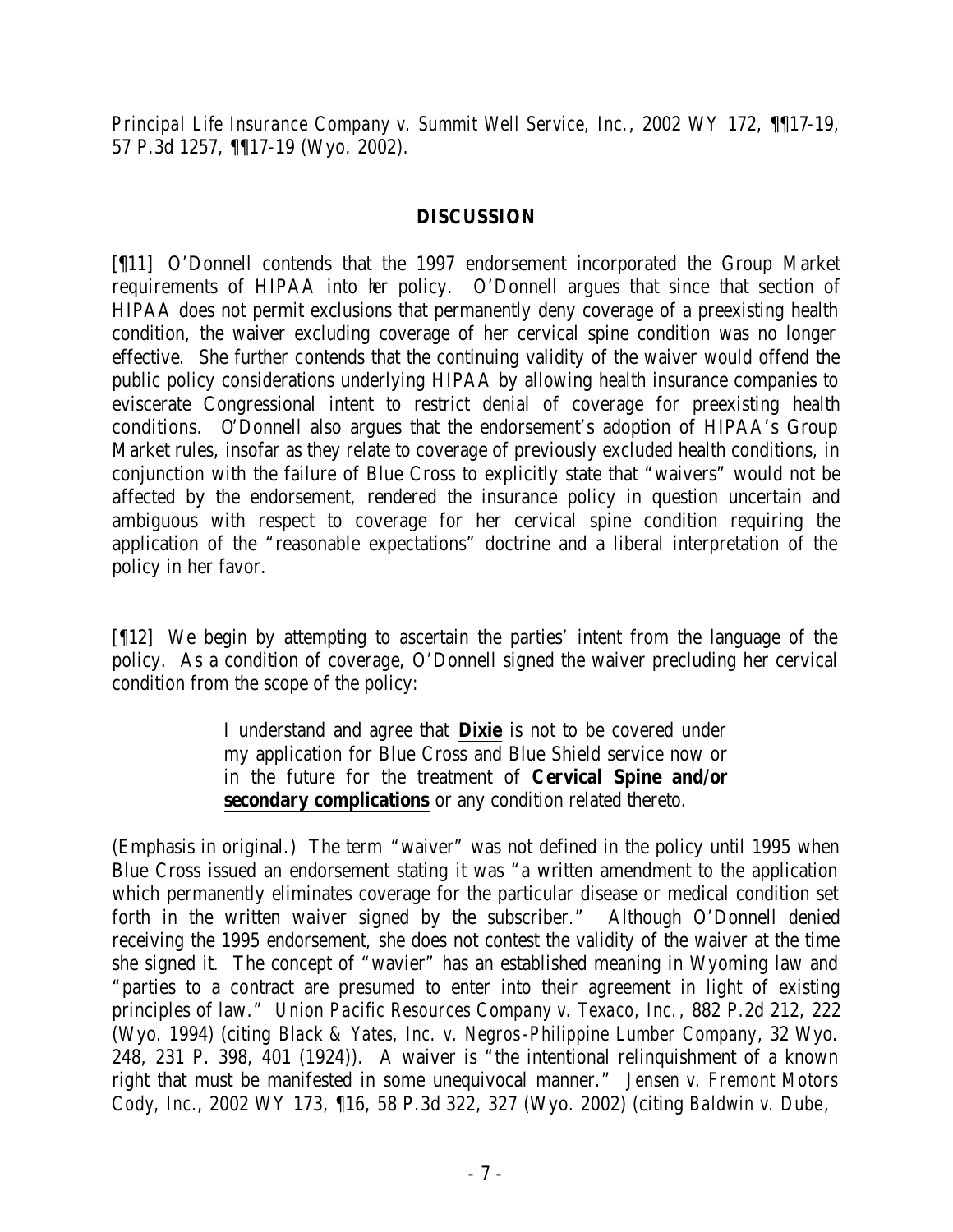751 P.2d 388, 392 (Wyo. 1988)). The language of the waiver is clear and unambiguous: The parties intended that the policy would not cover any treatment for O'Donnell's cervical spine or any related conditions "now or in the future." While the policy also included a standard clause on the coverage of preexisting conditions, the structure of the policy clearly indicates intent by the parties to treat the cervical spine condition differently from any other preexisting conditions O'Donnell may have had. In other words, the policy considered the preexisting conditions clause applicable to other conditions exclusive of O'Donnell's cervical spine. To conclude that the preexisting conditions clause in the policy had any relation to the cervical spine condition would render the existence of the waiver superfluous in clear contravention of the parties' explicit intent otherwise.

[¶13] As the district court noted, since the preexisting conditions clause had no relevance to the waiver, the 1997 endorsement that modified the definition of a preexisting condition had no effect on "the coverage status for treatment of [O'Donnell's] cervical spine condition because the waiver precluded any coverage for that condition – regardless of whether it was a preexisting condition under the policy." An amendment or modification to an agreement leaves intact those provisions of the original agreement not expressly or impliedly superseded. *Tejani v. Allied Princess Bay Company*, 204 A.D.2d 618, 612 N.Y.S.2d 227, 228-29 (N.Y.A.D. 2 Dept. 1994); 17A C.J.S. *Contracts* § 408 (1999). The 1997 endorsement to the policy clearly did not expressly supersede the waiver. Since the waiver was originally intended to operate separately from the preexisting conditions clause, there is no basis for finding an implied repeal of the waiver.

[¶14] The 1997 endorsement to O'Donnell's policy that amended the definition of a preexisting condition tracks the language found in HIPAA at 42 U.S.C. § 300gg(a). This section of HIPAA applies to group insurance policies. O'Donnell contends that the incorporation of the definitional language for preexisting conditions into her policy indicates an intent by Blue Cross to adopt all of the provisions relating to group policies. From that proposition, she argues that the section of HIPAA in question precludes use of waivers or exclusions to permanently deny coverage of a preexisting health condition and, accordingly, the waiver is no longer valid. O'Donnell's argument fails for several reasons. First, as we have already noted, the preexisting conditions clause of her policy is separate from the waiver and has no effect on it. Thus, the adoption of a new definition for preexisting conditions based on HIPAA is irrelevant to the validity of the waiver.

[15] Second, O'Donnell's policy is an individual, not a group, policy.<sup>2</sup> The policy was not purchased through an employer or any other group. O'Donnell purchased it on her

 <sup>2</sup> HIPAA differentiates between "individual health coverage" and "group health coverage." Individual health coverage "means health insurance coverage offered to individuals in the individual market." 42 U.S.C. § 300gg-91(b)(5). The "individual market" is defined as "the market for health insurance coverage offered to individuals other than in connection with a group health plan." 42 U.S.C. § 300gg-91(e)(1)(A). In contrast, group health coverage is defined as insurance obtained in connection with a plan offered by an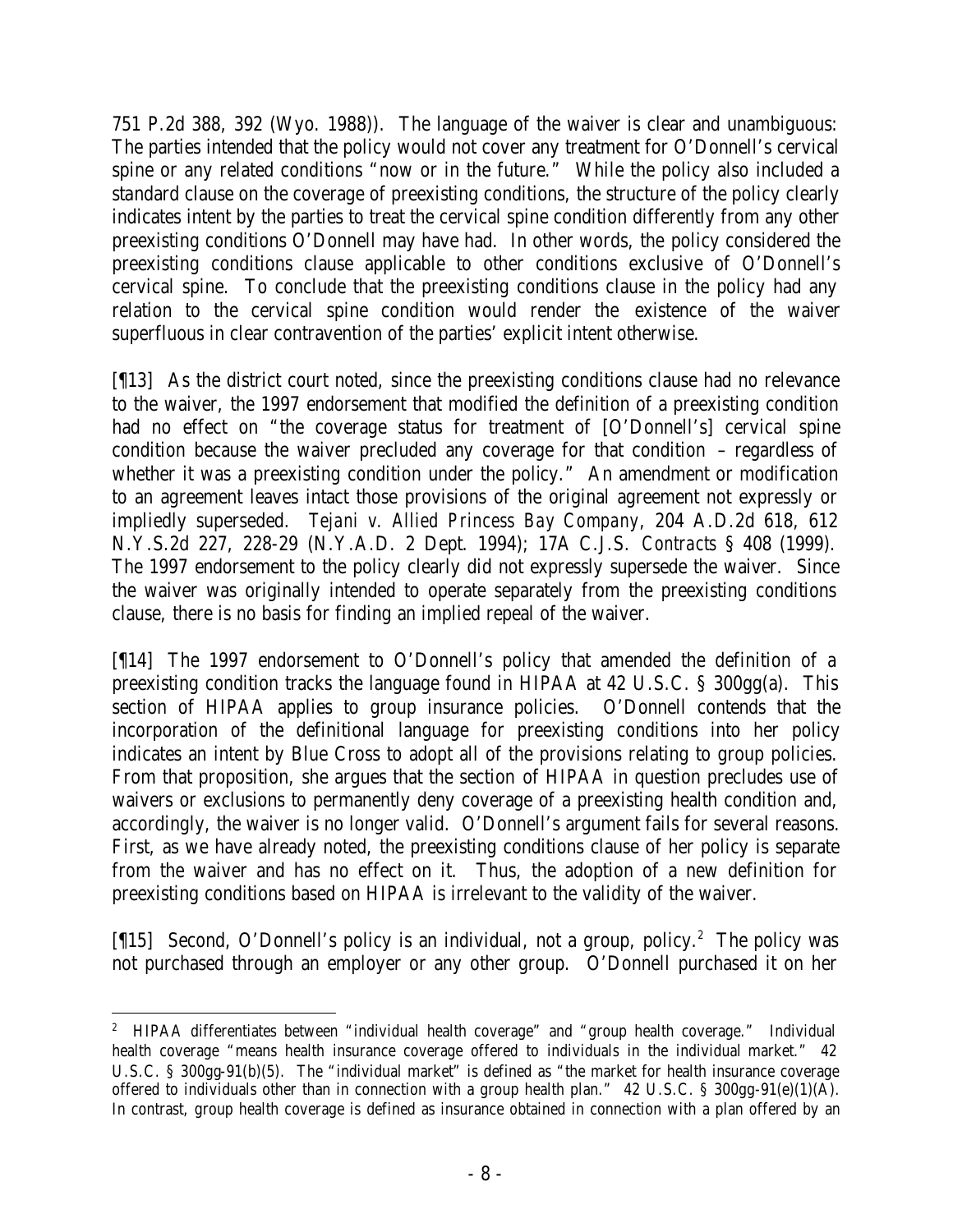own initiative. With respect to individual policies, the relevant portion of HIPAA provides:

# **(a) Guaranteed availability**

## **(1) In general**

Subject to the succeeding subsections of this section and section 300gg-44 of this title, each health insurance issuer that offers health insurance coverage (as defined in section  $300gg-91(b)(1)$  of this title) in the individual market in a State may not, with respect to an eligible individual (as defined in subsection (b) of this section) desiring to enroll in individual health insurance coverage –

- (A) decline to offer such coverage to, or deny enrollment of, such individual; or
- (B) impose any preexisting condition exclusion (as defined in section  $300gg(b)(1)(A)$  of this title) with respect to such coverage.

## **(2) Substitution by State of acceptable alternative mechanism**

The requirement of paragraph (1) shall not apply to health insurance coverage offered in the individual market in a State in which the State is implementing an acceptable alternative mechanism under section 300gg-44 of this title.

42 U.S.C. § 300gg-41(a)(1) & (2). HIPAA bans the imposition of any preexisting condition exclusion in an individual health insurance policy unless a state has implemented an acceptable alternative mechanism under the Act. Wyoming has implemented such an alternative mechanism through WHIP at Wyo. Stat Ann. §§ 26-43-101 through 26-43-113*.* WHIP provides coverage for persons who have been denied coverage for preexisting conditions. § 26-43-103(a)(iii). The implication of this statutory design is that exclusions of preexisting conditions are permissible in Wyoming under HIPAA because of the enactment of "an acceptable alternative mechanism." There is nothing in HIPAA or WHIP that prohibits an insurance provider from utilizing a waiver to accomplish that objective. Indeed, to find otherwise would render the referenced provision of HIPAA meaningless for there would be no reason for a program like WHIP to even exist.

[¶16] We have found the language of the waiver and the policy to be unambiguous. Accordingly, O'Donnell's argument for the application of the "reasonable expectations"

 employer. 42 U.S.C. § 300gg-91(a)(1) & (b)(4). There is no question that O'Donnell obtained her insurance policy as an individual and not through an employer.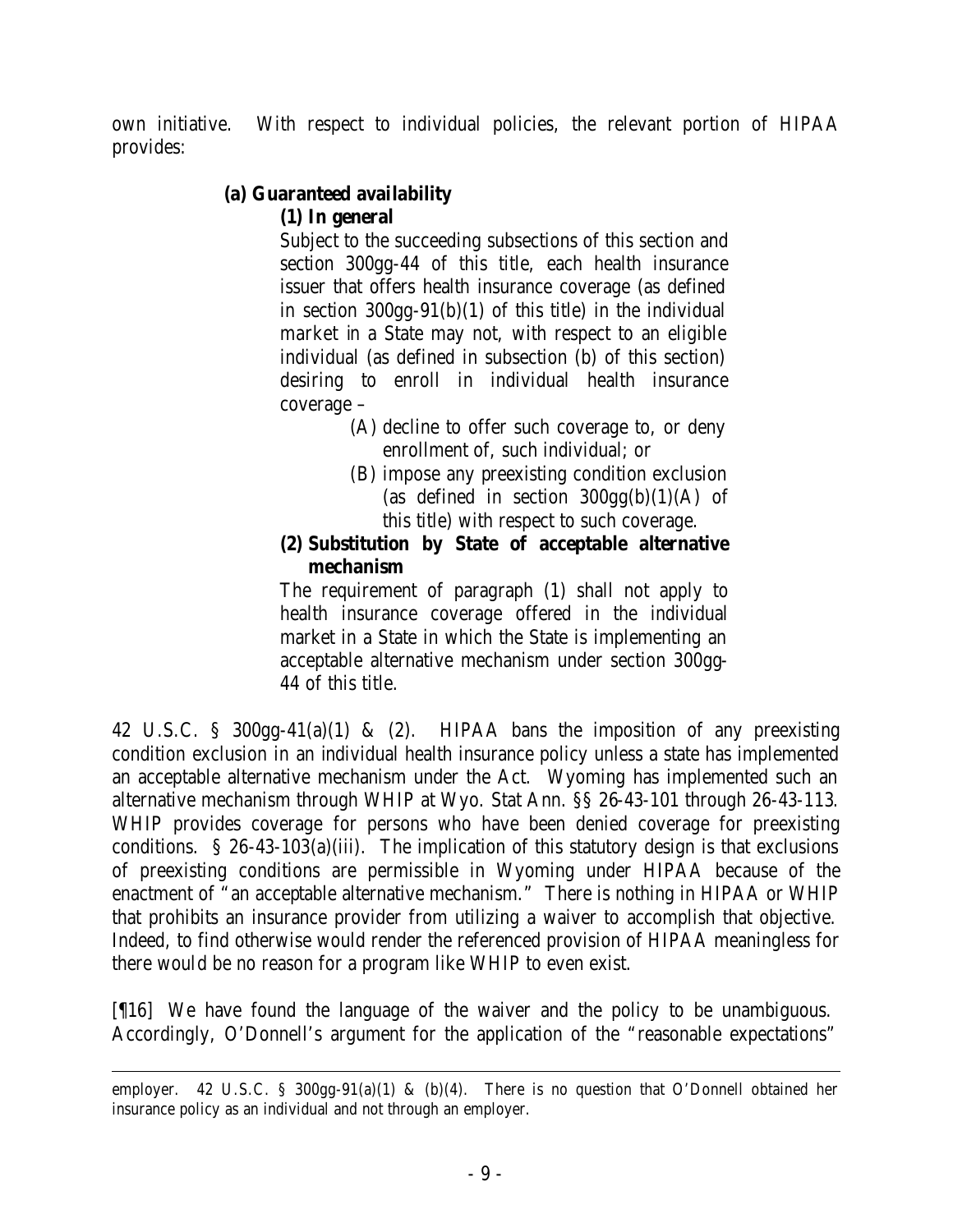doctrine, which considers the reasonable expectations of the person applying for the insurance, is unavailing:

> Where insurance contract terms are clear and unambiguous, the "reasonable expectations" of the contracting parties are irrelevant to contract construction issues. A rule of construction that considers the reasonable expectations of the parties is of no assistance where the policy terms are clear and unambiguous. We hold that the contract terms here are clear and unambiguous, and rules of construction such as the doctrine of reasonable expectations are inapplicable.

*Ahrenholtz v. Time Insurance Company*, 968 P.2d 946, 950 (Wyo. 1998) (quoting *Pribble v. State Farm Mutual Automobile Insurance Company*, 933 P.2d 1108, 1113-14 (Wyo. 1997)).

[¶17] In an alternative argument, O'Donnell contends that Blue Cross owed an affirmative duty to disclose the availability of alternative insurance coverage for her cervical spine condition through WHIP. O'Donnell asserts that there is a special relationship between an insured and an insurer, and that where an insured has inadequate coverage for a particular peril and where the insurer is aware of that circumstance but fails to advise the insured of the lack of coverage or alternative available coverage that could have prevented the loss, then the insurer is liable for any loss. O'Donnell also contends that Blue Cross had a particular duty to advise her about the existence of WHIP arising out of Blue Cross' status as administrator of that program. Since Blue Cross breached this duty by not informing her of the alternative coverage, O'Donnell argues that Blue Cross should be estopped from denying coverage for her cervical spine surgery under her policy.

[¶18] Among cases from other jurisdictions, O'Donnell cites to our decision in *Darlow v. Farmers Insurance Exchange*, 822 P.2d 820 (Wyo. 1991). In that case, the insured argued that the insurer violated its duty of good faith and fair dealing by intentionally failing to inform the insured of available policy benefits and misrepresenting the insured's rights under the policy. *Id.*, at 827. We held that:

> [T]he duty of good faith and fair dealing includes informing an insured as to coverage and policy requirements when it is apparent to the insurer that (1) there is a strong likelihood that its insured only can be compensated fully under her own policy and (2) the insured has no basis to believe that they must rely upon their policy for coverage.

822 P.2d at 828 (citing *Gatlin v. Tennessee Farmers Mutual Insurance Company*, 741 S.W.2d 324, 326 (Tenn. 1987)). In that case, we concluded that the insurer had not